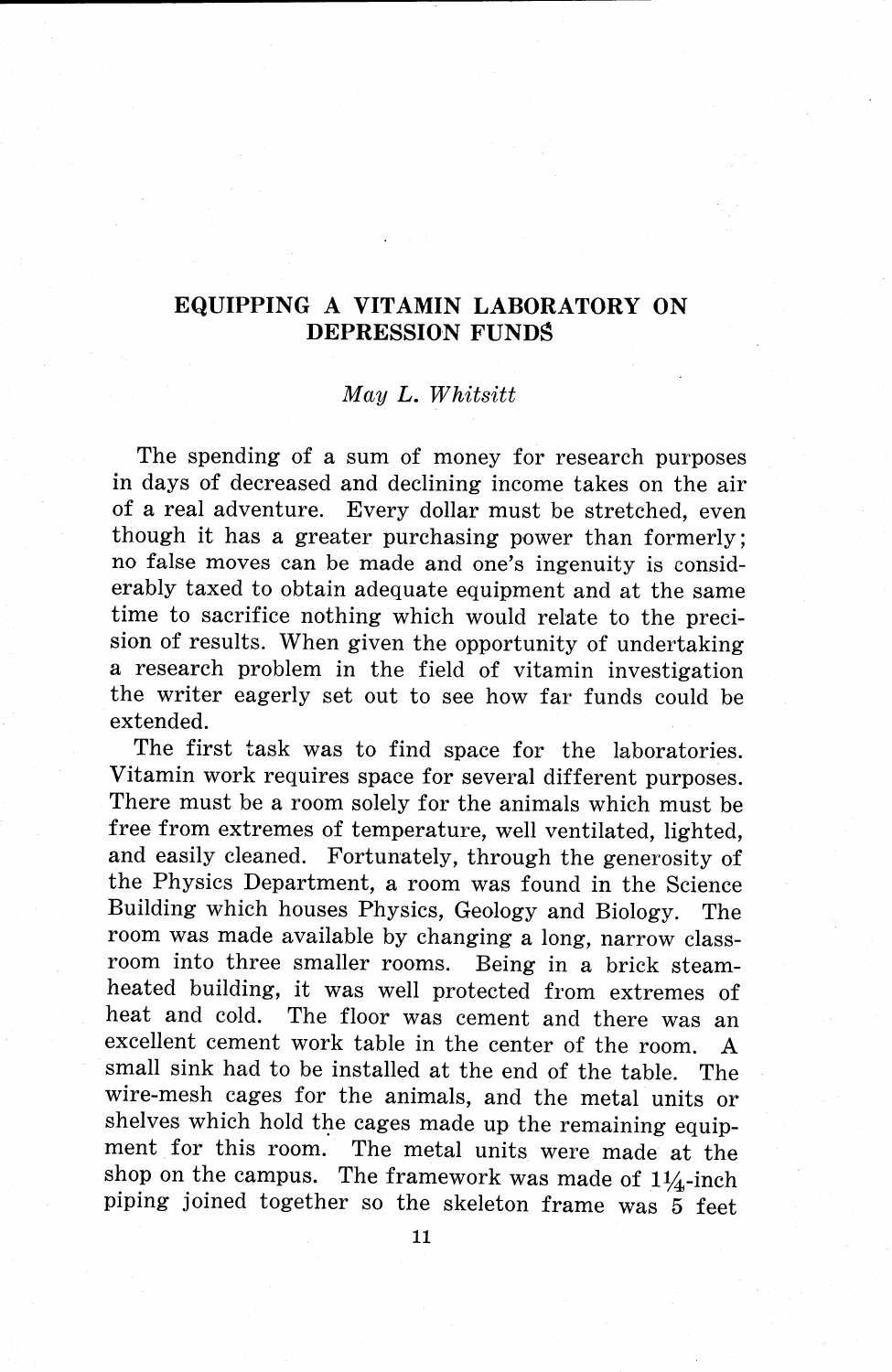## **12** FIELD AND LABORATORY

high,  $4\frac{1}{2}$  feet long and 3 feet wide. A solid sheet of galvanized iron made each shelf. The sheet was stretched over the crosspieces and rolled under the piping on the sides to<br>make a secure holding. Each unit had four shelves. The make a secure holding. Each unit had four shelves. smooth iron piping and. solid sheets of metal made it possible to keep the entire unit spotlessly clean; and the absence of cracks and crevices avoided the accumulation of food and dirt which would be difficult to remove.

The experimental work included both vitamins  $B(B_1)$ , and  $G(B_2)$ , and as the rats used in each part of the experi-.ment must be kept separate, two units were required for the experimental animals. A third unit was set aside for the breeding lots, as we planned to raise experimental animals. The rectangular cages 15 inches long, 11 inches high, and 11 inches wide, made at a reasonable cost by a local tinner were used for breeding animals. The round local tinner, were used for breeding animals. cages for the individual experimental animals were 9 inches in diameter and  $7\frac{1}{2}$  inches high. All cages were made with raised wire screen ·bottoms, so that none of the animals could have access to feces.

Close by this room was a smaller one admirably suited for a preparation or mixing room, which served also as a storeroom for all supplies for the animals. A refrigerator found in the Biology Department was given over to use in the laboratory. An excellent rebuilt electric mixing machine of the type used as a mayonnaise or bread mixer answered our purpose perfectly for mixing the dry foods. This was obtained at less than half the price of a new machine. A few dollars bought a grinder which could be used as an attachment to the electric mixer. It was smaller than desired, but the grinding was satisfactory. The campus shop built a large, strong table to hold the heavy machine and to serve as a mixing table. The food cups, water cups, and granite trays for the round cages were obtained through the wholesale houses, and two balances, which could be spared from the chemistry department, were borrowed.

Another necessity for vitamin work is a cleaning-room with a good sink and a large oven for sterilizing the animal cages and other apparatus. The only available place for this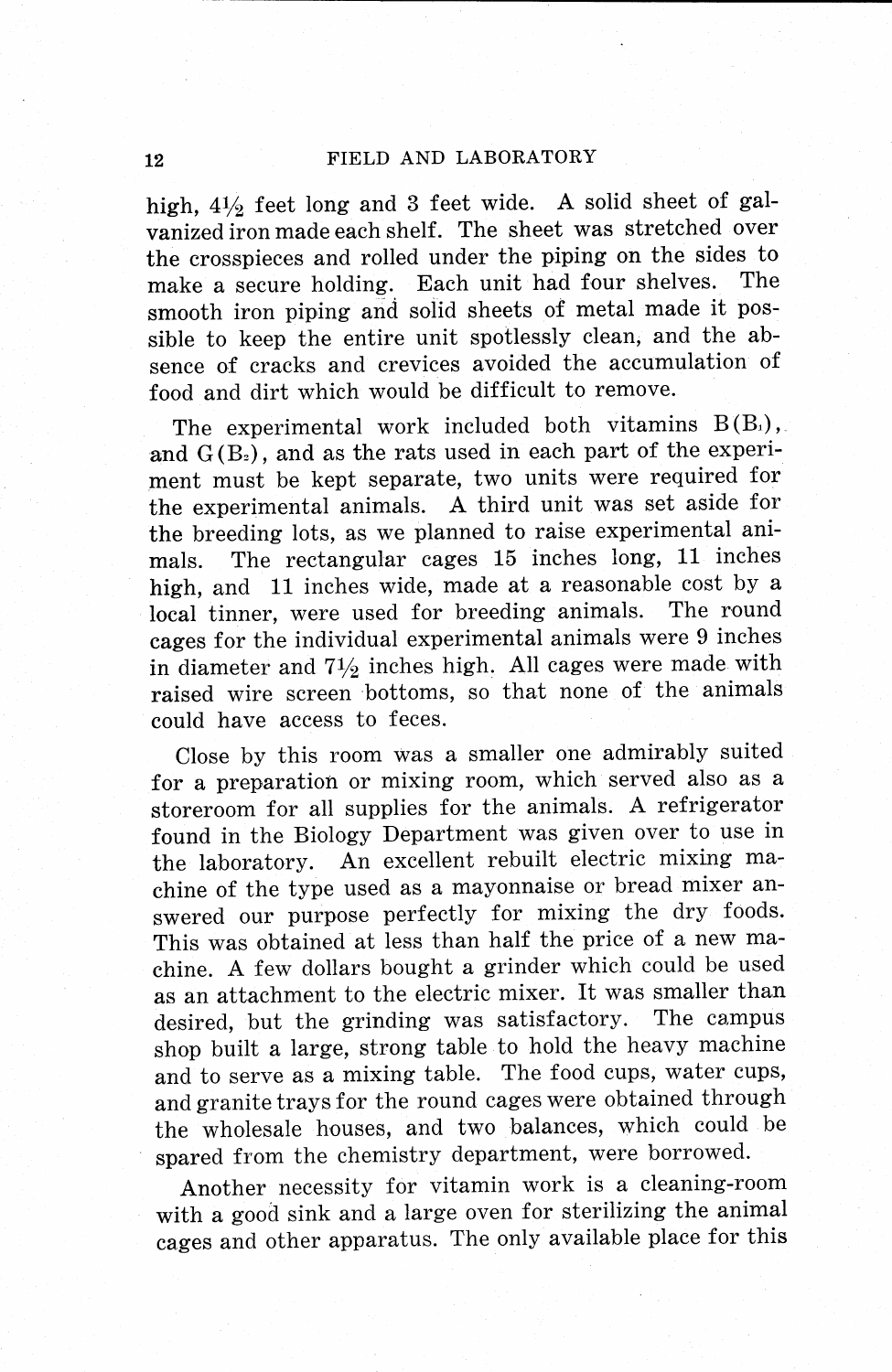was in the Biology Department, two floors above. Here we found a small room with a sink, a large gas-heated oven, and an autoclave. The Biology Department generously offered the use of this room. The oven could accommodate only about six cages at a time, which meant more work and time for the cleaning.

In vitamin  $B(B_i)$  work it is necessary to use yeast which has been autoclaved six hours at 15 pounds pressure and 120° C. The autoclave which was available could not be connected to an outside steam supply, but by utilizing the .accompanying small boiler we could keep a steam pressure .of 15 pounds at 120° C. for four hours. By the end of this time the water supply was too low to continue. By having boiling water ready, we could release the pressure in the autoclave, fill the boiler, and restore the pressure to 15 pounds with only one-half hour of suspended operations. Later work showed that this treatment was quite as effective as that in the heating for six consecutive hours.

Space in the chemical laboratory served for the chemical preparation room. A vacuum pump and an electric stirrer were needed. Mr. J. G. Kearby of the Physics Department in the Engineering School was most helpful and ingenious in building the pump. He used a one-fourth horsepower electric motor belted to two old automobile air pumps, which he inverted to use as exhaust instead of pressure pumps. They were put in series and set out of phase 180°. The valve-closing springs had to be weakened considerably in order to care for the low pressure. The whole was vertically mounted, thereby keeping the oil sleeves on the connecting-rod free from oil seepage. It was driven at 150 r. p. m. by an endless belt. This method reduced the vibration to some extent. By means of this pump we were able to lower the pressure to 20-30 mm., so that the alcohol extracts of the vitamin-bearing materials could be reduced in volume at about 30° C. without any harmful effects. The total cost of the pump was \$42.00.

At a wholesale drug house we found a used and discarded .electric stirrer such as is used at soda fountains. The motor was small and was rapidly driven, so it could be used